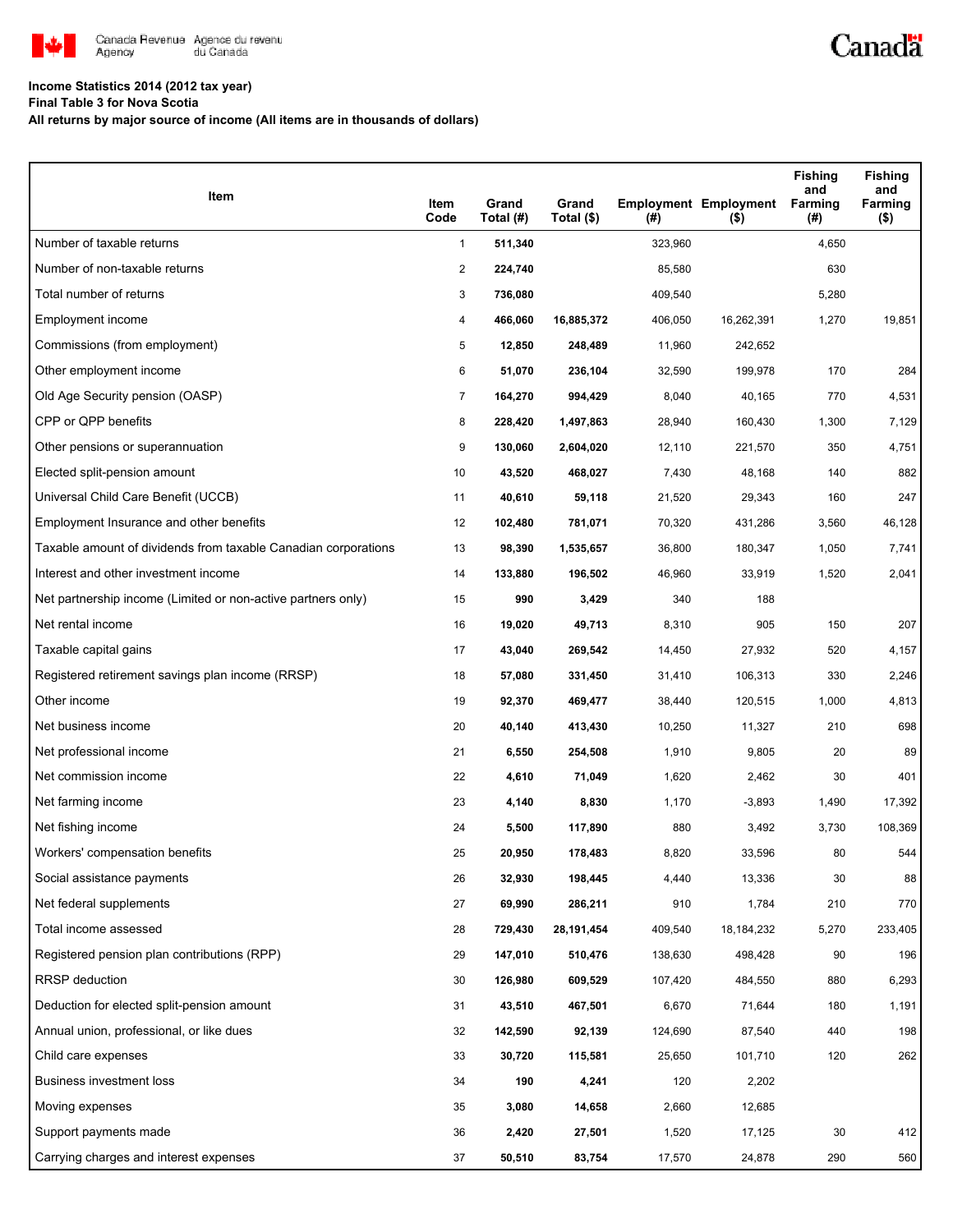

## **Income Statistics 2014 (2012 tax year)**

**Final Table 3 for Nova Scotia**

## **All returns by major source of income (All items are in thousands of dollars)**

| Item                                                                                           | Item<br>Code | Grand<br>Total (#) | Grand<br>Total (\$) | (#)     | <b>Employment Employment</b><br>(5) | <b>Fishing</b><br>and<br>Farming<br>(#) | <b>Fishing</b><br>and<br>Farming<br>$($ \$) |
|------------------------------------------------------------------------------------------------|--------------|--------------------|---------------------|---------|-------------------------------------|-----------------------------------------|---------------------------------------------|
| Deductions for CPP/QPP contributions on self-employment and<br>other earnings                  | 38           | 33,000             | 25,474              | 4,960   | 887                                 | 3,770                                   | 3,931                                       |
| Deductions for provincial parental insurance plan (PPIP) premiums<br>on self-employment income | 39           |                    |                     |         |                                     |                                         |                                             |
| Exploration and development expenses                                                           | 40           | 860                | 10,803              | 320     | 4,860                               |                                         |                                             |
| Other employment expenses                                                                      | 41           | 23,170             | 91,803              | 21,160  | 84,574                              | 60                                      | 115                                         |
| Clergy residence deduction                                                                     | 42           | 950                | 10,228              | 840     | 9,489                               |                                         |                                             |
| Other deductions                                                                               | 43           | 25,860             | 45,220              | 15,560  | 11,410                              | 370                                     | 232                                         |
| Total deductions before adjustments                                                            | 44           | 368,100            | 2,109,231           | 253,480 | 1,412,149                           | 4,290                                   | 13,482                                      |
| Social benefits repayment                                                                      | 45           | 15,040             | 39,478              | 7,860   | 16,293                              | 870                                     | 2,767                                       |
| Net income after adjustments                                                                   | 46           | 727,540            | 26,061,874          | 409,260 | 16,756,843                          | 5,110                                   | 218,576                                     |
| Canadian Forces personnel and police deduction                                                 | 47           | 190                | 5,563               | 190     | 5,546                               |                                         |                                             |
| Security options deductions                                                                    | 48           | 700                | 15,659              | 640     | 15,246                              |                                         |                                             |
| Other payments deductions                                                                      | 49           | 120,580            | 663,107             | 14,000  | 48,712                              | 320                                     | 1,401                                       |
| Non-capital losses of other years                                                              | 50           | 660                | 5,233               | 210     | 1,837                               |                                         |                                             |
| Net capital losses of other years                                                              | 51           | 9,790              | 22,665              | 2,960   | 3,688                               | 70                                      | 130                                         |
| Capital gains deduction                                                                        | 52           | 970                | 77,042              | 200     | 4,266                               | 110                                     | 7,580                                       |
| Northern residents deductions                                                                  | 53           | 480                | 1,163               | 450     | 1,117                               |                                         |                                             |
| Additional deductions                                                                          | 54           | 4,170              | 17,442              | 290     | 3,704                               |                                         |                                             |
| Farming/fishing losses of prior years                                                          | 55           | 160                | 1,593               | 40      | 304                                 | 80                                      | 951                                         |
| Total deductions from net income                                                               | 56           | 135,470            | 809,496             | 18,810  | 84,424                              | 550                                     | 10,115                                      |
| Taxable income assessed                                                                        | 57           | 710,020            | 25,253,866          | 409,240 | 16,672,501                          | 5,090                                   | 208,576                                     |
| Basic personal amount                                                                          | 58           | 736,070            | 7,935,752           | 409,530 | 4,411,573                           | 5,280                                   | 57,032                                      |
| Age amount                                                                                     | 59           | 159,150            | 981,005             | 6,650   | 30,999                              | 700                                     | 3,738                                       |
| Spouse or common-law partner amount                                                            | 60           | 49,740             | 331,022             | 31,200  | 225,596                             | 730                                     | 4,970                                       |
| Amount for eligible dependant                                                                  | 61           | 29,980             | 308,902             | 20,750  | 213,148                             | 110                                     | 1,063                                       |
| Amount for children 17 and under                                                               | 62           | 92,730             | 347,887             | 71,640  | 264,242                             | 910                                     | 3,672                                       |
| Amount for infirm dependants age 18 or older                                                   | 63           | 790                | 4,411               | 380     | 2,076                               | 10                                      | 59                                          |
| CPP or QPP contributions through employment                                                    | 64           | 404,720            | 568,361             | 368,030 | 549,939                             | 1,100                                   | 768                                         |
| CPP or QPP contributions on self-employment and other earnings                                 | 65           | 33,000             | 25,474              | 4,960   | 887                                 | 3,770                                   | 3,931                                       |
| Employment Insurance premiums                                                                  | 66           | 417,090            | 223,588             | 372,730 | 213,034                             | 3,870                                   | 2,295                                       |
| PPIP premiums paid                                                                             | 67           |                    |                     |         |                                     |                                         |                                             |
| PPIP premiums payable on employment income                                                     | 68           |                    |                     |         |                                     |                                         |                                             |
| PPIP premiums payable on self-employment income                                                | 69           |                    |                     |         |                                     |                                         |                                             |
| Volunteer firefighters' amount                                                                 | 70           | 5,590              | 16,757              | 4,110   | 12,341                              | 200                                     | 588                                         |
| Canada employment amount                                                                       | 71           | 465,960            | 493,446             | 394,060 | 429,123                             | 1,330                                   | 1,330                                       |
| Public transit amount                                                                          | 72           | 15,890             | 7,388               | 14,050  | 6,640                               |                                         |                                             |
| Children's fitness amount                                                                      | 73           | 38,650             | 21,437              | 33,040  | 18,221                              | 380                                     | 184                                         |
| Children's arts amount                                                                         | 74           | 12,840             | 6,068               | 10,940  | 5,094                               | 70                                      | 23                                          |

Canadä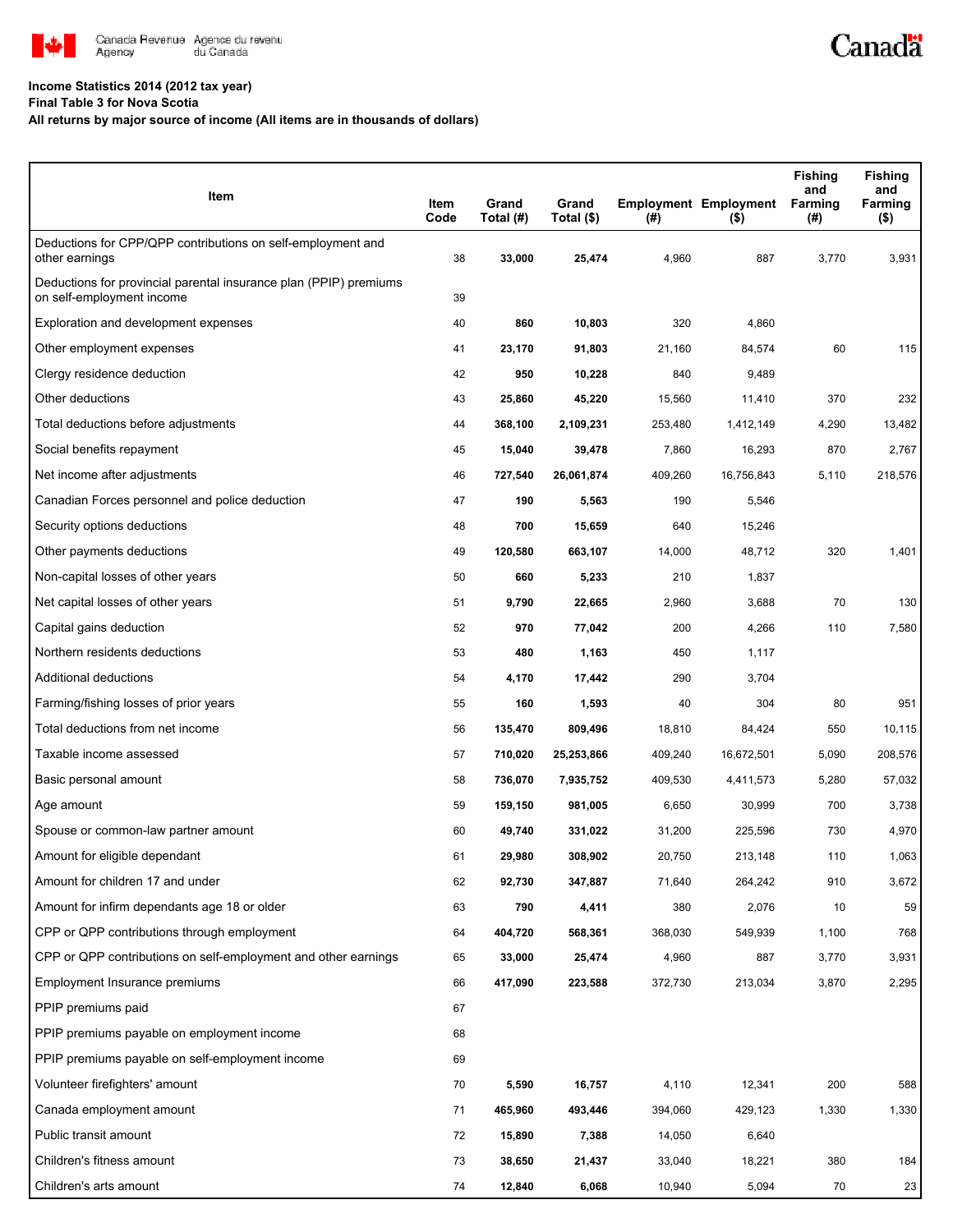

## **Income Statistics 2014 (2012 tax year)**

**Final Table 3 for Nova Scotia**

**All returns by major source of income (All items are in thousands of dollars)**

| Item                                                              | Item | Grand     | Grand      |         | <b>Employment Employment</b> | <b>Fishing</b><br>and<br>Farming | <b>Fishing</b><br>and<br>Farming |
|-------------------------------------------------------------------|------|-----------|------------|---------|------------------------------|----------------------------------|----------------------------------|
|                                                                   | Code | Total (#) | Total (\$) | (#)     | $($ \$)                      | (#)                              | $($ \$)                          |
| Home buyers' amount                                               | 75   | 4,620     | 21,457     | 4,260   | 19,775                       | 20                               | 110                              |
| Pension income amount                                             | 76   | 158,620   | 304,440    | 19,050  | 36,221                       | 470                              | 832                              |
| Caregiver amount                                                  | 77   | 4,910     | 24,325     | 3,090   | 15,243                       | 70                               | 378                              |
| Disability amount                                                 | 78   | 29,130    | 219,124    | 5,380   | 40,644                       | 70                               | 548                              |
| Disability amount transferred from a dependant                    | 79   | 9,150     | 90,799     | 6,570   | 67,930                       | 80                               | 750                              |
| Interest paid on student loans                                    | 80   | 24,090    | 14,633     | 22,020  | 13,378                       | 20                               | 9                                |
| Tuition, education, and textbook amounts                          | 81   | 40,240    | 226,118    | 34,120  | 185,787                      | 70                               | 309                              |
| Tuition, education, and textbook amounts transferred from a child | 82   | 17,470    | 91,163     | 14,490  | 76,112                       | 220                              | 1,137                            |
| Amounts transferred from spouse or common-law partner             | 83   | 35,320    | 186,608    | 10,970  | 54,453                       | 310                              | 1,828                            |
| Medical expenses                                                  | 84   | 154,900   | 336,182    | 72,300  | 105,548                      | 1,280                            | 2,828                            |
| Total tax credits on personal amounts                             | 85   | 736,080   | 1,918,001  | 409,530 | 1,049,734                    | 5,280                            | 13,258                           |
| Allowable charitable donations and government gifts               | 86   | 155,930   | 185,473    | 85,830  | 67,996                       | 1,400                            | 1,428                            |
| Eligible cultural and ecological gifts                            | 87   | 250       | 422        | 110     | 35                           |                                  |                                  |
| Total tax credit on donations and gifts                           | 88   | 154,560   | 50,382     | 84,810  | 18,121                       | 1,370                            | 386                              |
| Total federal non-refundable tax credits                          | 89   | 736,080   | 1,968,383  | 409,530 | 1,067,856                    | 5,280                            | 13,644                           |
| Federal dividend tax credit                                       | 90   | 86,750    | 202,728    | 35,670  | 24,785                       | 890                              | 1,017                            |
| Overseas employment tax credit                                    | 91   | 470       | 5,357      | 470     | 5,338                        |                                  |                                  |
| Minimum tax carryover                                             | 92   | 1,080     | 2,762      | 300     | 956                          | 20                               | 59                               |
| Basic federal tax                                                 | 93   | 451,730   | 2,503,350  | 308,250 | 1,884,522                    | 4,020                            | 22,547                           |
| Federal Foreign Tax Credit                                        | 94   | 22,330    | 17,434     | 9,180   | 12,711                       | 170                              | 29                               |
| Federal Political contribution tax credit                         | 95   | 4,130     | 647        | 1,420   | 227                          | 30                               | 5                                |
| <b>Investment Tax Credit</b>                                      | 96   | 1,740     | 2,367      | 330     | 472                          | 930                              | 1,202                            |
| Labour-sponsored funds tax credit                                 | 97   | 70        | 36         | 50      | 27                           |                                  |                                  |
| Alternative minimum tax payable                                   | 98   | 960       | 3,835      | 200     | 414                          | 10                               | 44                               |
| Net federal tax                                                   | 99   | 450,890   | 2,483,339  | 307,810 | 1,871,419                    | 3,960                            | 21,296                           |
| CPP contributions on self-employment                              | 100  | 33,000    | 50,948     | 4,960   | 1,774                        | 3,770                            | 7,862                            |
| Social Benefits repayment                                         | 101  | 15,040    | 39,478     | 7,860   | 16,293                       | 870                              | 2,767                            |
| <b>Net Provincial Tax</b>                                         | 102  | 497,010   | 2,005,258  | 318,520 | 1,473,246                    | 4,260                            | 17,951                           |
| Total tax payable                                                 | 103  | 511,340   | 4,579,076  | 323,960 | 3,362,733                    | 4,650                            | 49,877                           |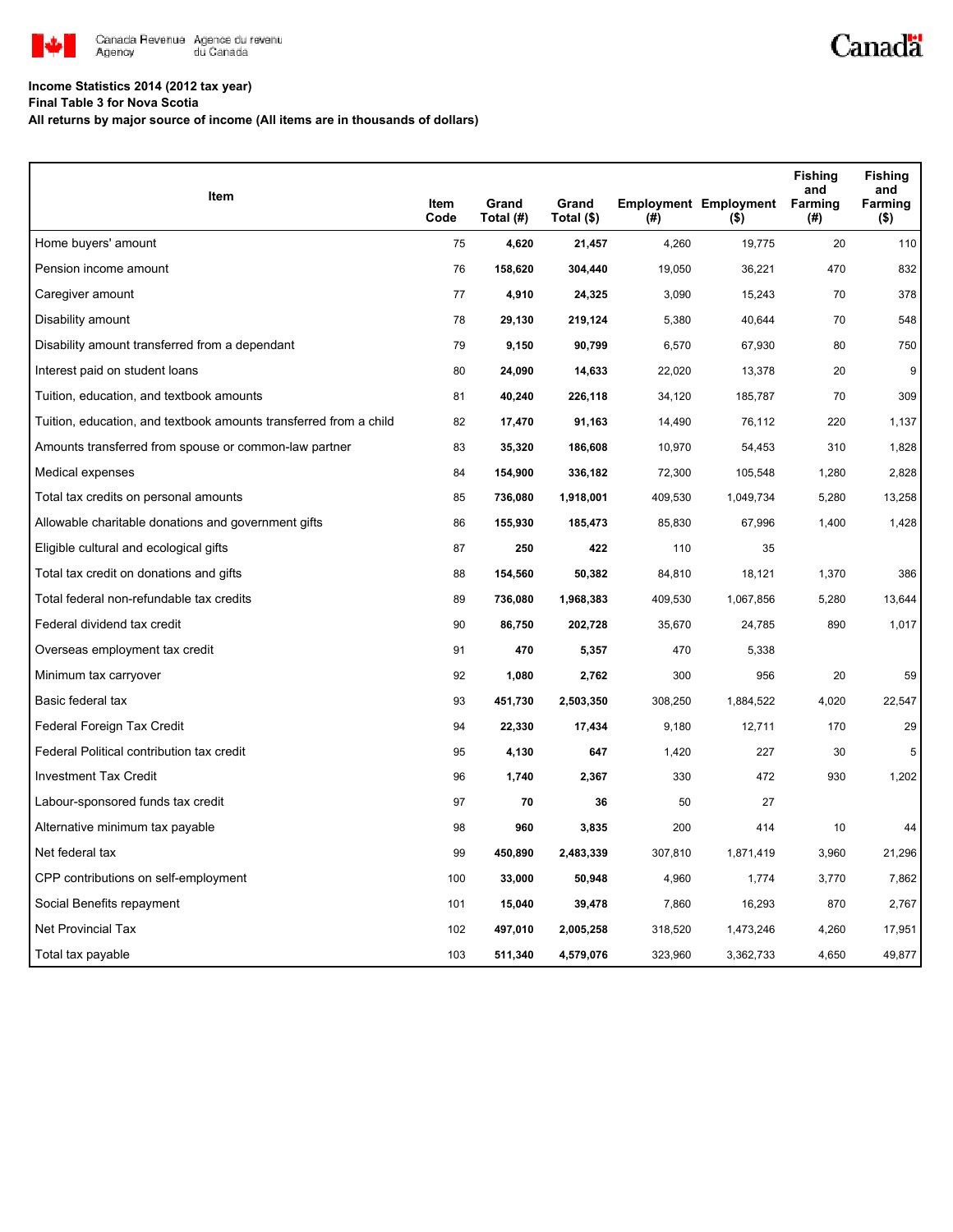| Item                                                                                              | Item<br>Code   | Income (#) | $Income$ (\$) | <b>Sales</b><br>Professional Professional (Self-Employment) (Self-Employment)<br>(#) | <b>Sales</b><br>$($ \$) | Proprietorship/ Proprietorship/<br>Partnerships<br>(# ) | <b>Partnerships</b><br>$($ \$) |
|---------------------------------------------------------------------------------------------------|----------------|------------|---------------|--------------------------------------------------------------------------------------|-------------------------|---------------------------------------------------------|--------------------------------|
| Number of taxable returns                                                                         | $\mathbf{1}$   | 3,010      |               | 1,720                                                                                |                         | 18,970                                                  |                                |
| Number of non-taxable returns                                                                     | 2              | 230        |               | 220                                                                                  |                         | 3,810                                                   |                                |
| Total number of returns                                                                           | 3              | 3,240      |               | 1,930                                                                                |                         | 22,780                                                  |                                |
| Employment income                                                                                 | 4              | 730        | 12,401        | 370                                                                                  | 2,993                   | 4,490                                                   | 59,244                         |
| Commissions (from employment)                                                                     | 5              |            |               | 30                                                                                   | 237                     | 120                                                     | 1,477                          |
| Other employment income                                                                           | 6              | 150        | 754           | 60                                                                                   | 107                     | 730                                                     | 2,318                          |
| Old Age Security pension (OASP)                                                                   | $\overline{7}$ | 390        | 2,025         | 200                                                                                  | 1,145                   | 2,020                                                   | 11,257                         |
| CPP or QPP benefits                                                                               | 8              | 520        | 3,761         | 400                                                                                  | 2,680                   | 3,810                                                   | 20,303                         |
| Other pensions or superannuation                                                                  | 9              | 250        | 6,901         | 120                                                                                  | 1,751                   | 1,230                                                   | 20,451                         |
| Elected split-pension amount                                                                      | 10             | 110        | 886           | 70                                                                                   | 584                     | 710                                                     | 5,731                          |
| Universal Child Care Benefit (UCCB)                                                               | 11             | 250        | 369           | 150                                                                                  | 231                     | 1,830                                                   | 2,707                          |
| Employment Insurance and other benefits                                                           | 12             | 80         | 470           | 60                                                                                   | 358                     | 920                                                     | 6,125                          |
| Taxable amount of dividends from taxable<br>Canadian corporations                                 | 13             | 790        | 7,937         | 360                                                                                  | 2,093                   | 2,460                                                   | 11,089                         |
| Interest and other investment income                                                              | 14             | 1,090      | 2,794         | 360                                                                                  | 248                     | 3,700                                                   | 3,933                          |
| Net partnership income (Limited or<br>non-active partners only)                                   | 15             | 30         | 33            |                                                                                      |                         | 20                                                      | 17                             |
| Net rental income                                                                                 | 16             | 190        | $-19$         | 150                                                                                  | 78                      | 1,340                                                   | 3,110                          |
| Taxable capital gains                                                                             | 17             | 370        | 1,019         | 180                                                                                  | 722                     | 1,280                                                   | 4,591                          |
| Registered retirement savings plan<br>income (RRSP)                                               | 18             | 280        | 1,782         | 250                                                                                  | 1,695                   | 1,890                                                   | 10,870                         |
| Other income                                                                                      | 19             | 820        | 3,632         | 350                                                                                  | 1,261                   | 2,010                                                   | 5,825                          |
| Net business income                                                                               | 20             | 110        | 170           | 110                                                                                  | 136                     | 22,250                                                  | 387,795                        |
| Net professional income                                                                           | 21             | 3,200      | 234,444       | 20                                                                                   | 73                      | 90                                                      | 694                            |
| Net commission income                                                                             | 22             | 20         | 83            | 1,900                                                                                | 64,867                  | 130                                                     | 492                            |
| Net farming income                                                                                | 23             |            |               |                                                                                      |                         | 190                                                     | $-758$                         |
| Net fishing income                                                                                | 24             |            |               |                                                                                      |                         | 60                                                      | 411                            |
| Workers' compensation benefits                                                                    | 25             | 10         | 72            | 20                                                                                   | 95                      | 250                                                     | 1,583                          |
| Social assistance payments                                                                        | 26             | 10         | 38            | 20                                                                                   | 39                      | 170                                                     | 609                            |
| Net federal supplements                                                                           | 27             | 30         | 88            | 20                                                                                   | 57                      | 690                                                     | 2,214                          |
| Total income assessed                                                                             | 28             | 3,230      | 279,700       | 1,930                                                                                | 81,515                  | 22,650                                                  | 562,830                        |
| Registered pension plan contributions<br>(RPP)                                                    | 29             | 120        | 315           | 30                                                                                   | 33                      | 540                                                     | 1,027                          |
| <b>RRSP</b> deduction                                                                             | 30             | 1,370      | 18,933        | 510                                                                                  | 4,371                   | 3,810                                                   | 19,764                         |
| Deduction for elected split-pension<br>amount                                                     | 31             | 150        | 2,377         | 60                                                                                   | 554                     | 600                                                     | 5,503                          |
| Annual union, professional, or like dues                                                          | 32             | 320        | 248           | 130                                                                                  | 78                      | 1,160                                                   | 453                            |
| Child care expenses                                                                               | 33             | 280        | 1,299         | 140                                                                                  | 492                     | 1,260                                                   | 3,449                          |
| <b>Business investment loss</b>                                                                   | 34             |            |               |                                                                                      |                         | 10                                                      | 422                            |
| Moving expenses                                                                                   | 35             | 40         | 318           |                                                                                      |                         | 90                                                      | 479                            |
| Support payments made                                                                             | 36             | 30         | 931           | 20                                                                                   | 180                     | 80                                                      | 758                            |
| Carrying charges and interest expenses                                                            | 37             | 440        | 1,267         | 170                                                                                  | 459                     | 960                                                     | 1,554                          |
| Deductions for CPP/QPP contributions on<br>self-employment and other earnings                     | 38             | 2,700      | 3,849         | 1,580                                                                                | 1,922                   | 17,090                                                  | 13,789                         |
| Deductions for provincial parental<br>insurance plan (PPIP) premiums on<br>self-employment income | 39             |            |               |                                                                                      |                         |                                                         |                                |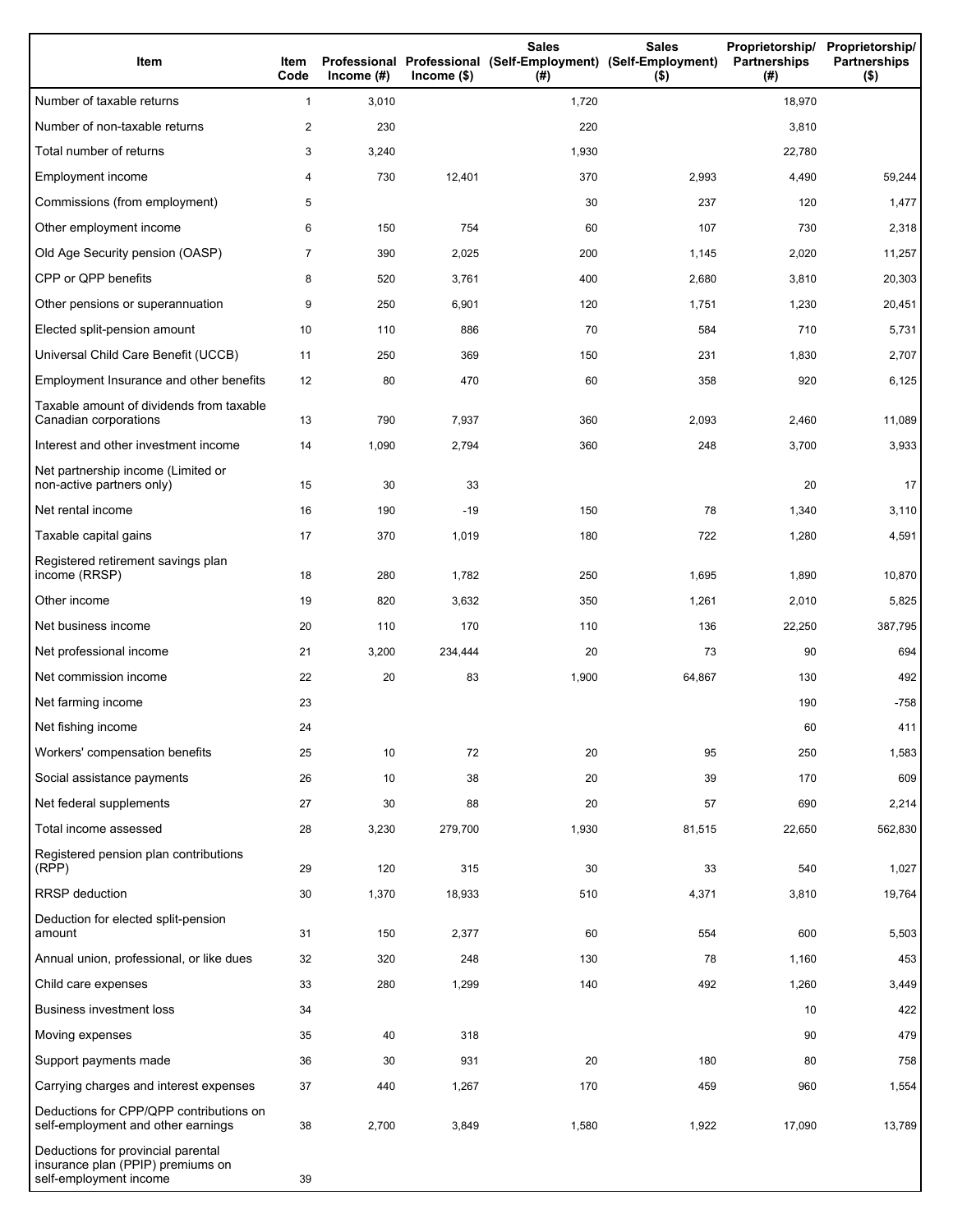| Item                                                              | Item<br>Code | Income $(#)$ | $Income$ (\$) | <b>Sales</b><br>Professional Professional (Self-Employment) (Self-Employment)<br>(#) | <b>Sales</b><br>$($ \$) | Proprietorship/<br>Partnerships<br>(#) | Proprietorship/<br><b>Partnerships</b><br>$($ \$) |
|-------------------------------------------------------------------|--------------|--------------|---------------|--------------------------------------------------------------------------------------|-------------------------|----------------------------------------|---------------------------------------------------|
| Exploration and development expenses                              | 40           | 30           | 376           |                                                                                      |                         | 10                                     | 304                                               |
| Other employment expenses                                         | 41           | 50           | 291           | 100                                                                                  | 1,092                   | 280                                    | 1,558                                             |
| Clergy residence deduction                                        | 42           |              |               |                                                                                      |                         | 10                                     | 94                                                |
| Other deductions                                                  | 43           |              |               |                                                                                      |                         | 470                                    | 1,065                                             |
| Total deductions before adjustments                               | 44           | 2,990        | 30,367        | 1,700                                                                                | 9,317                   | 18,640                                 | 50,224                                            |
| Social benefits repayment                                         | 45           | 170          | 745           | 40                                                                                   | 129                     | 160                                    | 476                                               |
| Net income after adjustments                                      | 46           | 3,190        | 249,054       | 1,870                                                                                | 72,373                  | 21,690                                 | 524,685                                           |
| Canadian Forces personnel and police<br>deduction                 | 47           |              |               |                                                                                      |                         |                                        |                                                   |
| Security options deductions                                       | 48           |              |               |                                                                                      |                         |                                        |                                                   |
| Other payments deductions                                         | 49           | 50           | 197           | 50                                                                                   | 191                     | 1,090                                  | 4,407                                             |
| Non-capital losses of other years                                 | 50           | 20           | 195           | 20                                                                                   | 120                     | 230                                    | 1,499                                             |
| Net capital losses of other years                                 | 51           | 120          | 226           | 60                                                                                   | 75                      | 240                                    | 320                                               |
| Capital gains deduction                                           | 52           |              |               |                                                                                      |                         | 10                                     | 456                                               |
| Northern residents deductions                                     | 53           |              |               |                                                                                      |                         |                                        |                                                   |
| Additional deductions                                             | 54           |              |               |                                                                                      |                         | 60                                     | 238                                               |
| Farming/fishing losses of prior years                             | 55           |              |               |                                                                                      |                         |                                        |                                                   |
| Total deductions from net income                                  | 56           | 210          | 812           | 130                                                                                  | 514                     | 1,610                                  | 6,981                                             |
| Taxable income assessed                                           | 57           | 3,190        | 248,245       | 1,870                                                                                | 71,860                  | 21,640                                 | 518,108                                           |
| Basic personal amount                                             | 58           | 3,240        | 34,869        | 1,930                                                                                | 20,864                  | 22,780                                 | 245,527                                           |
| Age amount                                                        | 59           | 220          | 1,044         | 180                                                                                  | 872                     | 1,940                                  | 11,610                                            |
| Spouse or common-law partner amount                               | 60           | 220          | 1,546         | 160                                                                                  | 1,112                   | 2,610                                  | 18,401                                            |
| Amount for eligible dependant                                     | 61           | 120          | 1,259         | 90                                                                                   | 896                     | 910                                    | 9,445                                             |
| Amount for children 17 and under                                  | 62           | 620          | 2,523         | 310                                                                                  | 1,206                   | 3,550                                  | 13,844                                            |
| Amount for infirm dependants age 18 or<br>older                   | 63           |              |               |                                                                                      |                         | 20                                     | 137                                               |
| CPP or QPP contributions through<br>employment                    | 64           | 610          | 408           | 300                                                                                  | 130                     | 3,860                                  | 2,232                                             |
| CPP or QPP contributions on<br>self-employment and other earnings | 65           | 2,700        | 3,849         | 1,580                                                                                | 1,922                   | 17,090                                 | 13,789                                            |
| Employment Insurance premiums                                     | 66           | 480          | 148           | 240                                                                                  | 51                      | 3,310                                  | 935                                               |
| PPIP premiums paid                                                | 67           |              |               |                                                                                      |                         |                                        |                                                   |
| PPIP premiums payable on employment<br>income                     | 68           |              |               |                                                                                      |                         |                                        |                                                   |
| PPIP premiums payable on<br>self-employment income                | 69           |              |               |                                                                                      |                         |                                        |                                                   |
| Volunteer firefighters' amount                                    | 70           |              |               |                                                                                      |                         | 180                                    | 543                                               |
| Canada employment amount                                          | 71           | 830          | 783           | 390                                                                                  | 377                     | 4,820                                  | 4,703                                             |
| Public transit amount                                             | 72           | 40           | 16            |                                                                                      |                         | 130                                    | 42                                                |
| Children's fitness amount                                         | 73           | 390          | 267           | 190                                                                                  | 120                     | 1,250                                  | 676                                               |
| Children's arts amount                                            | 74           | 180          | 113           | 70                                                                                   | 32                      | 410                                    | 190                                               |
| Home buyers' amount                                               | 75           | 30           | 139           | 10                                                                                   | 55                      | 90                                     | 416                                               |
| Pension income amount                                             | 76           | 350          | 666           | 180                                                                                  | 343                     | 1,820                                  | 3,425                                             |
| Caregiver amount                                                  | 77           | 20           | 125           | 10                                                                                   | 67                      | 130                                    | 600                                               |
| Disability amount                                                 | 78           | 30           | 249           | 20                                                                                   | 126                     | 260                                    | 1,967                                             |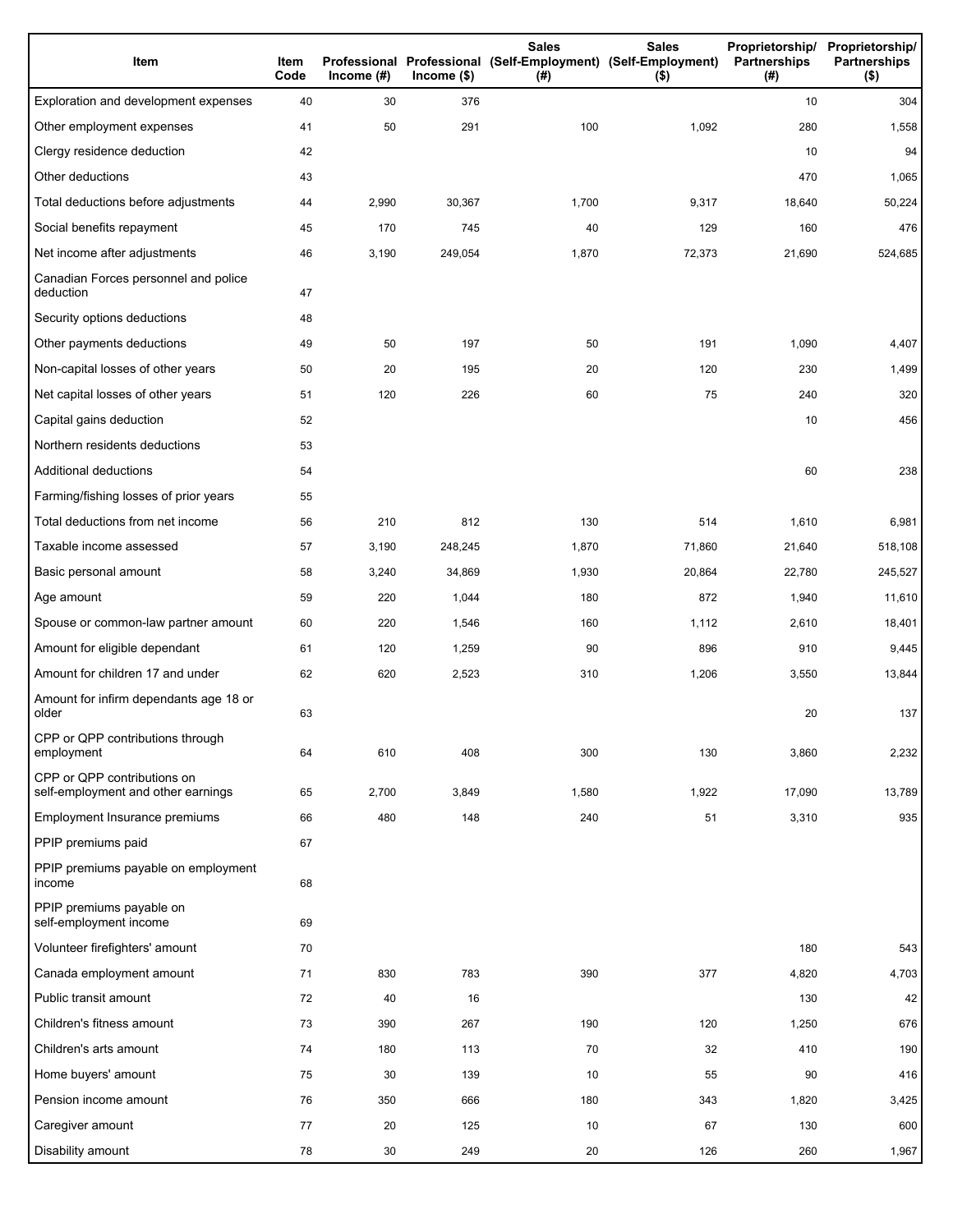| Item                                                                 | <b>Item</b><br>Code | Income (#) | $lncome$ (\$) | <b>Sales</b><br>(# ) | <b>Sales</b><br>Proprietorship/<br>Professional Professional (Self-Employment) (Self-Employment)<br>Partnerships<br>$($ \$) |        | Proprietorship/<br><b>Partnerships</b><br>$($ \$) |
|----------------------------------------------------------------------|---------------------|------------|---------------|----------------------|-----------------------------------------------------------------------------------------------------------------------------|--------|---------------------------------------------------|
| Disability amount transferred from a<br>dependant                    | 79                  | 40         | 437           | 20                   | 193                                                                                                                         | 230    | 2,304                                             |
| Interest paid on student loans                                       | 80                  | 160        | 168           | 50                   | 39                                                                                                                          | 390    | 242                                               |
| Tuition, education, and textbook amounts                             | 81                  | 210        | 2,116         | 80                   | 393                                                                                                                         | 610    | 3,252                                             |
| Tuition, education, and textbook amounts<br>transferred from a child | 82                  | 170        | 965           | 90                   | 456                                                                                                                         | 490    | 2,560                                             |
| Amounts transferred from spouse or<br>common-law partner             | 83                  | 80         | 429           | 70                   | 361                                                                                                                         | 1,000  | 4,839                                             |
| Medical expenses                                                     | 84                  | 780        | 1,746         | 480                  | 949                                                                                                                         | 5,690  | 9,924                                             |
| Total tax credits on personal amounts                                | 85                  | 3,240      | 8,091         | 1,930                | 4,591                                                                                                                       | 22,780 | 52,747                                            |
| Allowable charitable donations and<br>government gifts               | 86                  | 1,310      | 3,785         | 590                  | 752                                                                                                                         | 3,720  | 3,775                                             |
| Eligible cultural and ecological gifts                               | 87                  |            |               |                      |                                                                                                                             |        |                                                   |
| Total tax credit on donations and gifts                              | 88                  | 1,310      | 1,066         | 580                  | 212                                                                                                                         | 3,680  | 1,022                                             |
| Total federal non-refundable tax credits                             | 89                  | 3,240      | 9,158         | 1,930                | 4,803                                                                                                                       | 22,780 | 53,768                                            |
| Federal dividend tax credit                                          | 90                  | 730        | 1,102         | 330                  | 282                                                                                                                         | 1,860  | 1,338                                             |
| Overseas employment tax credit                                       | 91                  |            |               |                      |                                                                                                                             |        |                                                   |
| Minimum tax carryover                                                | 92                  |            |               |                      |                                                                                                                             | 20     | 61                                                |
| Basic federal tax                                                    | 93                  | 2,360      | 44,066        | 1,270                | 8,271                                                                                                                       | 11,320 | 41,863                                            |
| Federal Foreign Tax Credit                                           | 94                  | 280        | 182           | 70                   | $\overline{2}$                                                                                                              | 440    | 281                                               |
| Federal Political contribution tax credit                            | 95                  | 120        | 26            | 20                   | 3                                                                                                                           | 100    | 13                                                |
| <b>Investment Tax Credit</b>                                         | 96                  | 50         | 123           |                      |                                                                                                                             | 130    | 208                                               |
| Labour-sponsored funds tax credit                                    | 97                  |            |               |                      |                                                                                                                             |        |                                                   |
| Alternative minimum tax payable                                      | 98                  |            |               |                      |                                                                                                                             |        |                                                   |
| Net federal tax                                                      | 99                  | 2,350      | 43,777        | 1,270                | 8,262                                                                                                                       | 11,290 | 41,387                                            |
| CPP contributions on self-employment                                 | 100                 | 2,700      | 7,699         | 1,580                | 3,844                                                                                                                       | 17,090 | 27,577                                            |
| Social Benefits repayment                                            | 101                 | 170        | 745           | 40                   | 129                                                                                                                         | 160    | 476                                               |
| <b>Net Provincial Tax</b>                                            | 102                 | 2,480      | 30,213        | 1,360                | 6,318                                                                                                                       | 12,890 | 33,448                                            |
| Total tax payable                                                    | 103                 | 3,010      | 82,449        | 1,720                | 18,557                                                                                                                      | 18,970 | 102,920                                           |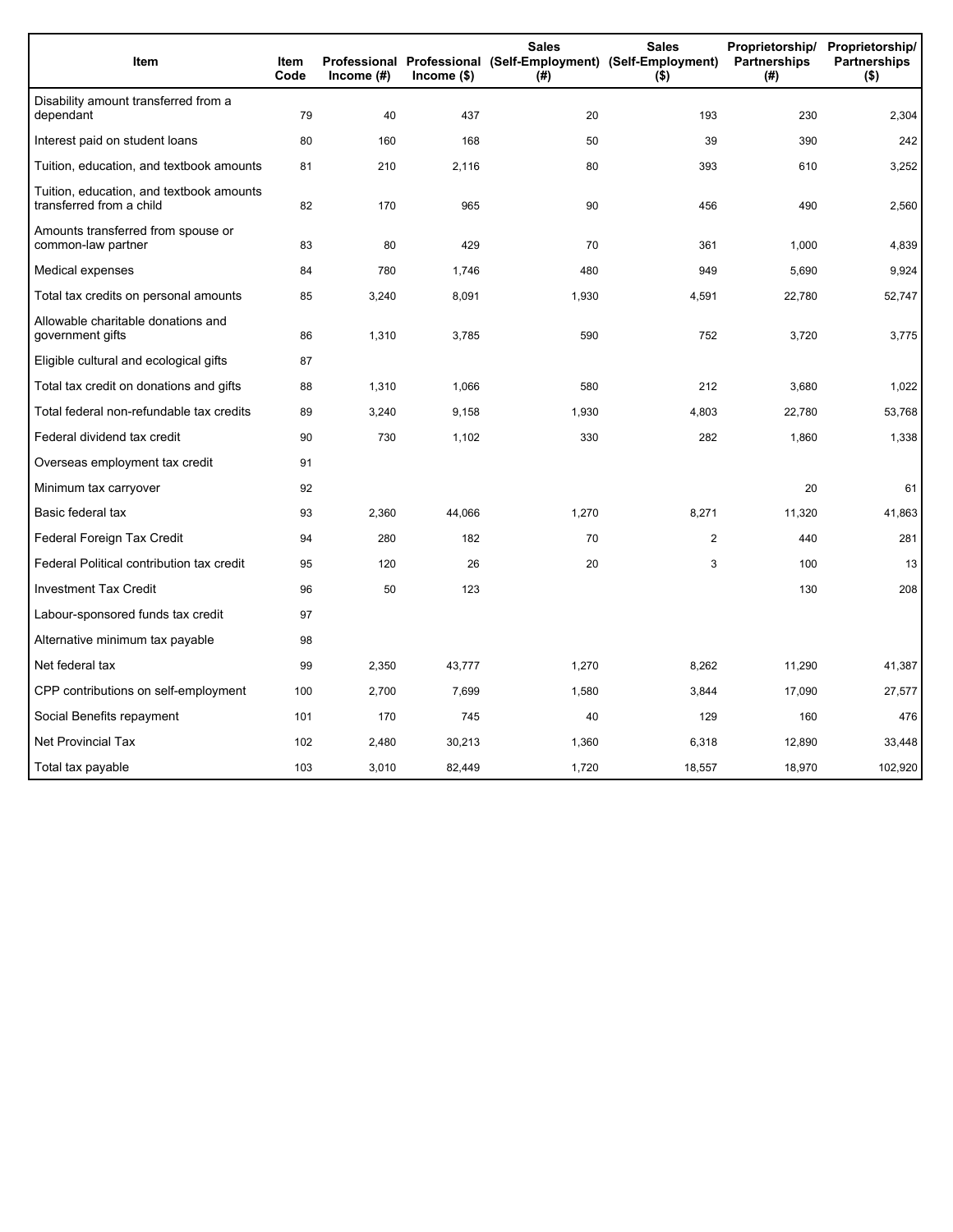| Item                                                                                           | Item<br>Code   | (# )   | Investment Investment<br>$($ \$) | Pension<br>(#) | Pension<br>$($ \$) | <b>Benefit</b><br>(#) | <b>Benefit</b><br>$($ \$) |
|------------------------------------------------------------------------------------------------|----------------|--------|----------------------------------|----------------|--------------------|-----------------------|---------------------------|
| Number of taxable returns                                                                      | $\mathbf{1}$   | 17,680 |                                  | 118,130        |                    | 14,950                |                           |
| Number of non-taxable returns                                                                  | $\overline{c}$ | 6,810  |                                  | 66,550         |                    | 49,140                |                           |
| Total number of returns                                                                        | 3              | 24,490 |                                  | 184,680        |                    | 64,090                |                           |
| Employment income                                                                              | 4              | 8,400  | 198,995                          | 17,450         | 144,072            | 22,100                | 129,573                   |
| Commissions (from employment)                                                                  | 5              | 140    | 2,664                            | 200            | 463                | 290                   | 405                       |
| Other employment income                                                                        | 6              | 1,040  | 4,259                            | 14,300         | 24,170             | 1,170                 | 1,760                     |
| Old Age Security pension (OASP)                                                                | $\overline{7}$ | 5,580  | 30,954                           | 138,100        | 854,684            | 7,640                 | 42,404                    |
| CPP or QPP benefits                                                                            | 8              | 7,560  | 47,570                           | 170,200        | 1,182,188          | 10,970                | 45,346                    |
| Other pensions or superannuation                                                               | 9              | 3,690  | 70,319                           | 109,500        | 2,242,903          | 920                   | 5,656                     |
| Elected split-pension amount                                                                   | 10             | 1,270  | 9,808                            | 32,720         | 395,948            | 380                   | 1,911                     |
| Universal Child Care Benefit (UCCB)                                                            | 11             | 1,050  | 1,646                            | 390            | 484                | 14,810                | 23,391                    |
| Employment Insurance and other benefits                                                        | 12             | 860    | 7,124                            | 4,240          | 26,662             | 21,260                | 254,234                   |
| Taxable amount of dividends from taxable Canadian corporations                                 | 13             | 19,250 | 1,209,824                        | 34,140         | 106,386            | 1,170                 | 1,250                     |
| Interest and other investment income                                                           | 14             | 12,220 | 69,860                           | 61,650         | 77,308             | 3,090                 | 1,657                     |
| Net partnership income (Limited or non-active partners only)                                   | 15             | 290    | 2,977                            | 280            | 120                |                       |                           |
| Net rental income                                                                              | 16             | 5,270  | 42,458                           | 3,090          | 2,763              | 230                   | 32                        |
| Taxable capital gains                                                                          | 17             | 6,650  | 199,928                          | 17,730         | 23,665             | 500                   | 326                       |
| Registered retirement savings plan income (RRSP)                                               | 18             | 1,910  | 15,030                           | 14,100         | 76,447             | 1,880                 | 5,087                     |
| Other income                                                                                   | 19             | 6,890  | 28,306                           | 30,650         | 67,339             | 2,590                 | 6,128                     |
| Net business income                                                                            | 20             | 1,670  | 7,979                            | 4,130          | 4,490              | 790                   | 387                       |
| Net professional income                                                                        | 21             | 400    | 5,304                            | 730            | 3,380              | 80                    | 21                        |
| Net commission income                                                                          | 22             | 240    | 1,698                            | 430            | 895                | 140                   | 66                        |
| Net farming income                                                                             | 23             | 230    | $-518$                           | 910            | $-2,752$           | 70                    | $-291$                    |
| Net fishing income                                                                             | 24             | 160    | 2,088                            | 190            | 471                | 440                   | 2,943                     |
| Workers' compensation benefits                                                                 | 25             | 170    | 1,464                            | 5,290          | 30,638             | 6,120                 | 109,131                   |
| Social assistance payments                                                                     | 26             | 20     | 87                               | 1,900          | 5,006              | 26,090                | 178,349                   |
| Net federal supplements                                                                        | 27             | 540    | 1,524                            | 58,650         | 211,086            | 8,570                 | 67,813                    |
| Total income assessed                                                                          | 28             | 24,480 | 1,962,121                        | 184,680        | 5,481,733          | 64,090                | 878,021                   |
| Registered pension plan contributions (RPP)                                                    | 29             | 860    | 2,397                            | 3,830          | 4,534              | 1,840                 | 1,479                     |
| <b>RRSP</b> deduction                                                                          | 30             | 3,900  | 31,953                           | 5,720          | 18,773             | 1,830                 | 2,613                     |
| Deduction for elected split-pension amount                                                     | 31             | 1,300  | 13,130                           | 33,580         | 363,904            | 230                   | 1,168                     |
| Annual union, professional, or like dues                                                       | 32             | 1,610  | 798                              | 9,360          | 1,575              | 3,660                 | 881                       |
| Child care expenses                                                                            | 33             | 700    | 2,806                            | 160            | 268                | 2,220                 | 4,835                     |
| <b>Business investment loss</b>                                                                | 34             | 20     | 501                              | 20             | 197                |                       |                           |
| Moving expenses                                                                                | 35             | 60     | 333                              | 60             | 236                | 70                    | 180                       |
| Support payments made                                                                          | 36             | 150    | 3,393                            | 530            | 4,061              | 40                    | 108                       |
| Carrying charges and interest expenses                                                         | 37             | 6,470  | 30,602                           | 22,860         | 21,078             | 400                   | 326                       |
| Deductions for CPP/QPP contributions on self-employment and other<br>earnings                  | 38             | 1,120  | 596                              | 970            | 265                | 520                   | 125                       |
| Deductions for provincial parental insurance plan (PPIP) premiums on<br>self-employment income | 39             |        |                                  |                |                    |                       |                           |
| Exploration and development expenses                                                           | 40             | 240    | 3,535                            | 220            | 1,276              |                       |                           |
| Other employment expenses                                                                      | 41             | 250    | 1,046                            | 550            | 1,622              | 570                   | 886                       |
| Clergy residence deduction                                                                     | 42             | 10     | 95                               | 80             | 441                |                       |                           |
| Other deductions                                                                               | 43             | 1,270  | 2,468                            | 4,400          | 22,408             | 3,120                 | 2,090                     |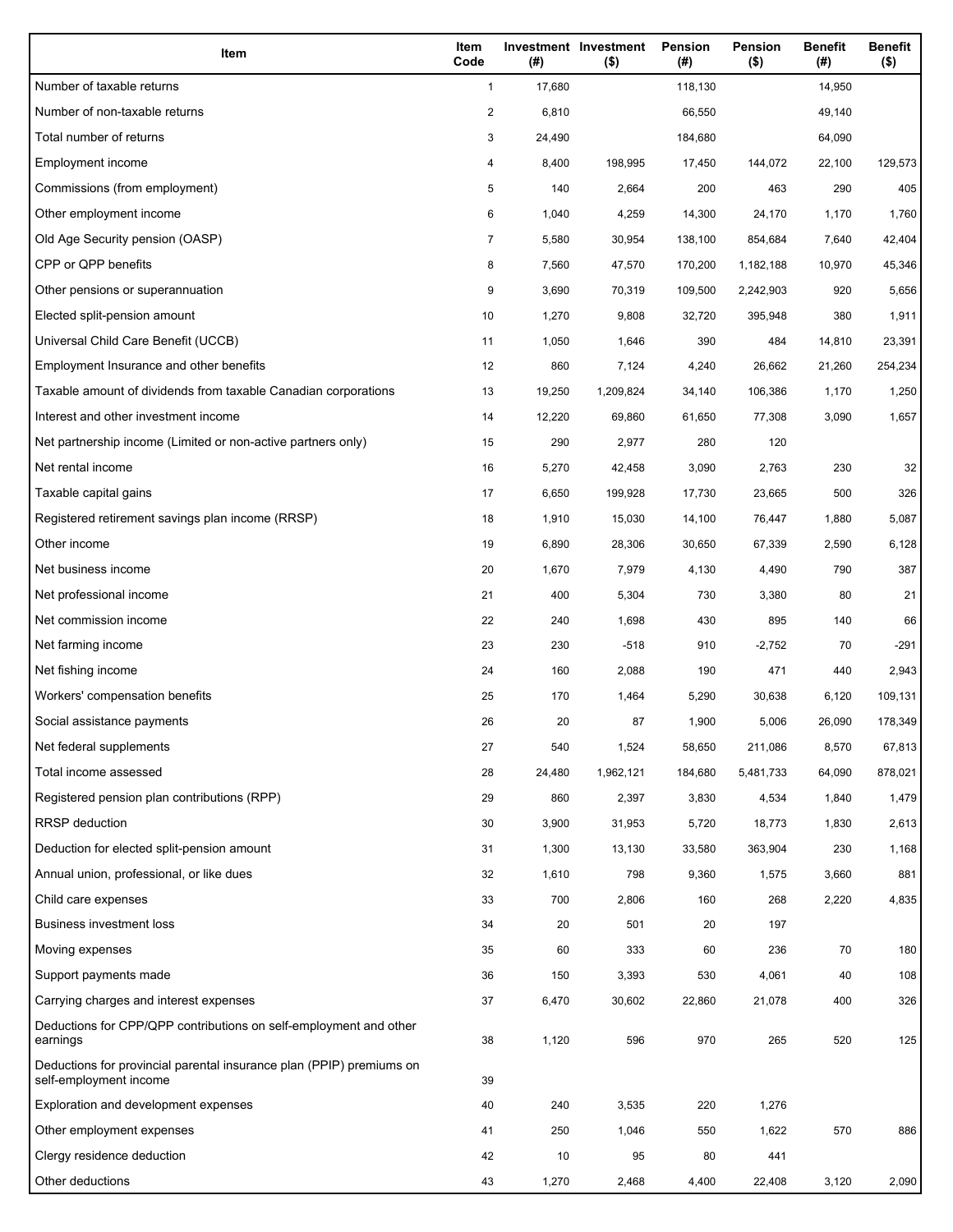| Item                                                              | <b>Item Code</b> | (#)    | Investment Investment<br>$($ \$) |         | Pension (#) Pension (\$) Benefit (#) Benefit (\$) |        |         |
|-------------------------------------------------------------------|------------------|--------|----------------------------------|---------|---------------------------------------------------|--------|---------|
| Total deductions before adjustments                               | 44               | 11,940 | 93,655                           | 60,080  | 440,674                                           | 10,430 | 14,811  |
| Social benefits repayment                                         | 45               | 2,210  | 9,427                            | 3,190   | 7,953                                             | 50     | 84      |
| Net income after adjustments                                      | 46               | 24,260 | 1,860,410                        | 184,620 | 5,034,293                                         | 64,020 | 863,394 |
| Canadian Forces personnel and police deduction                    | 47               |        |                                  |         |                                                   |        |         |
| Security options deductions                                       | 48               | 10     | 91                               | 30      | 63                                                |        |         |
| Other payments deductions                                         | 49               | 730    | 3,058                            | 63,830  | 246,722                                           | 39,730 | 355,299 |
| Non-capital losses of other years                                 | 50               | 80     | 686                              | 60      | 400                                               |        |         |
| Net capital losses of other years                                 | 51               | 1,700  | 12,571                           | 4,230   | 4,914                                             | 70     | 42      |
| Capital gains deduction                                           | 52               | 510    | 63,843                           | 110     | 473                                               |        |         |
| Northern residents deductions                                     | 53               |        |                                  |         |                                                   | 10     | 17      |
| Additional deductions                                             | 54               | 230    | 414                              | 3,330   | 11,511                                            | 150    | 652     |
| Farming/fishing losses of prior years                             | 55               | 10     | 121                              | 20      | 41                                                |        |         |
| Total deductions from net income                                  | 56               | 3,070  | 80,790                           | 70,040  | 264,161                                           | 39,830 | 356,122 |
| Taxable income assessed                                           | 57               | 24,240 | 1,779,912                        | 184,460 | 4,770,255                                         | 46,770 | 507,628 |
| Basic personal amount                                             | 58               | 24,490 | 264,266                          | 184,680 | 1,995,565                                         | 64,090 | 690,175 |
| Age amount                                                        | 59               | 3,740  | 17,248                           | 136,770 | 858,099                                           | 7,700  | 50,803  |
| Spouse or common-law partner amount                               | 60               | 1,090  | 7,366                            | 9,240   | 37,409                                            | 3,530  | 27,728  |
| Amount for eligible dependant                                     | 61               | 300    | 3,018                            | 910     | 8,452                                             | 6,220  | 65,644  |
| Amount for children 17 and under                                  | 62               | 2,730  | 11,220                           | 1,330   | 4,461                                             | 10,500 | 42,414  |
| Amount for infirm dependants age 18 or older                      | 63               | 30     | 128                              | 300     | 1,746                                             | 20     | 136     |
| CPP or QPP contributions through employment                       | 64               | 6,160  | 5,896                            | 7,960   | 3,392                                             | 13,650 | 3,719   |
| CPP or QPP contributions on self-employment and other earnings    | 65               | 1,120  | 596                              | 970     | 265                                               | 520    | 125     |
| Employment Insurance premiums                                     | 66               | 4,380  | 1,398                            | 11,970  | 2,390                                             | 16,560 | 2,451   |
| PPIP premiums paid                                                | 67               |        |                                  |         |                                                   |        |         |
| PPIP premiums payable on employment income                        | 68               |        |                                  |         |                                                   |        |         |
| PPIP premiums payable on self-employment income                   | 69               |        |                                  |         |                                                   |        |         |
| Volunteer firefighters' amount                                    | 70               | 70     | 201                              | 630     | 1,878                                             | 320    | 954     |
| Canada employment amount                                          | 71               | 8,910  | 9,168                            | 28,860  | 21,328                                            | 21,420 | 21,540  |
| Public transit amount                                             | 72               | 130    | 39                               | 660     | 291                                               | 530    | 245     |
| Children's fitness amount                                         | 73               | 1,640  | 1,174                            | 330     | 160                                               | 1,120  | 439     |
| Children's arts amount                                            | 74               | 670    | 419                              | 100     | 40                                                | 290    | 95      |
| Home buyers' amount                                               | 75               | 50     | 208                              | 50      | 211                                               | 100    | 429     |
| Pension income amount                                             | 76               | 4,620  | 8,681                            | 128,370 | 247,462                                           | 1,240  | 2,083   |
| Caregiver amount                                                  | 77               | 120    | 601                              | 1,130   | 5,605                                             | 220    | 1,146   |
| Disability amount                                                 | 78               | 680    | 5,162                            | 19,360  | 145,465                                           | 2,580  | 19,386  |
| Disability amount transferred from a dependant                    | 79               | 210    | 1,863                            | 1,290   | 9,863                                             | 560    | 6,053   |
| Interest paid on student loans                                    | 80               | 220    | 176                              | 50      | 18                                                | 1,070  | 544     |
| Tuition, education, and textbook amounts                          | 81               | 2,060  | 19,733                           | 360     | 902                                               | 1,990  | 8,924   |
| Tuition, education, and textbook amounts transferred from a child | 82               | 550    | 2,845                            | 1,040   | 5,124                                             | 160    | 664     |
| Amounts transferred from spouse or common-law partner             | 83               | 640    | 2,978                            | 19,390  | 107,512                                           | 2,320  | 11,677  |
| Medical expenses                                                  | 84               | 4,950  | 21,708                           | 60,620  | 175,023                                           | 5,820  | 9,451   |
| Total tax credits on personal amounts                             | 85               | 24,490 | 57,914                           | 184,680 | 544,900                                           | 64,090 | 145,028 |
| Allowable charitable donations and government gifts               | 86               | 6,750  | 37,139                           | 51,660  | 64,384                                            | 1,880  | 906     |
| Eligible cultural and ecological gifts                            | 87               | 20     | 175                              | 110     | 163                                               |        |         |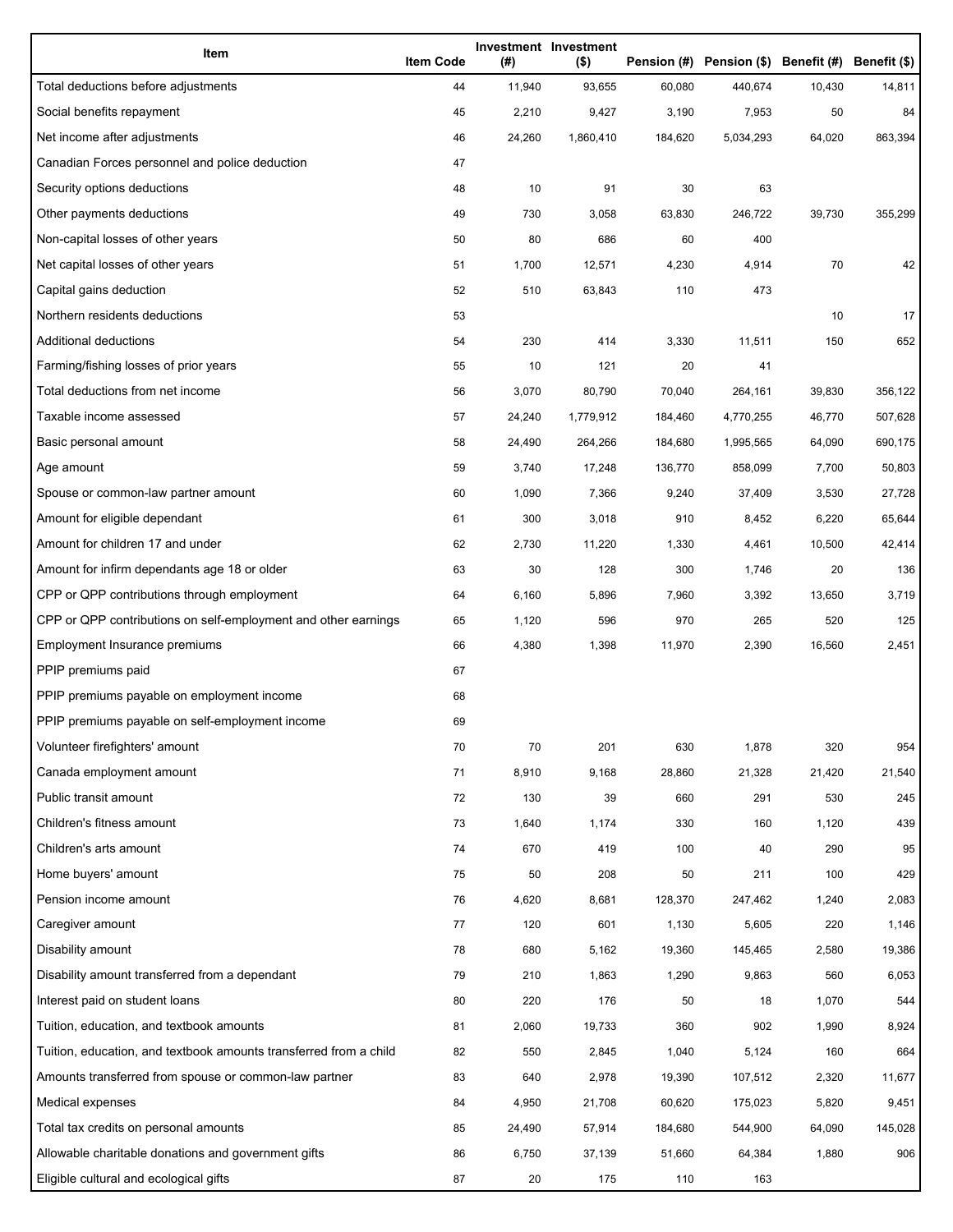| Item                                      | <b>Item Code</b> | (#)    | <b>Investment Investment</b><br>$($ \$) | Pension (#) | Pension (\$) Benefit (#) |        | Benefit (\$) |
|-------------------------------------------|------------------|--------|-----------------------------------------|-------------|--------------------------|--------|--------------|
| Total tax credit on donations and gifts   | 88               | 6,740  | 10,418                                  | 51,490      | 17,461                   | 1,810  | 218          |
| Total federal non-refundable tax credits  | 89               | 24,490 | 68,333                                  | 184,680     | 562,361                  | 64,090 | 145,246      |
| Federal dividend tax credit               | 90               | 17,350 | 158,506                                 | 27,260      | 14,346                   | 610    | 113          |
| Overseas employment tax credit            | 91               |        |                                         |             |                          |        |              |
| Minimum tax carryover                     | 92               | 570    | 1,217                                   | 100         | 230                      |        |              |
| Basic federal tax                         | 93               | 14,040 | 154,438                                 | 90,620      | 269,258                  | 12,300 | 16,431       |
| Federal Foreign Tax Credit                | 94               | 2,960  | 2,331                                   | 8,510       | 1,677                    | 110    | 4            |
| Federal Political contribution tax credit | 95               | 380    | 75                                      | 1,970       | 284                      | 10     | $\mathbf{1}$ |
| <b>Investment Tax Credit</b>              | 96               | 110    | 194                                     | 160         | 140                      |        |              |
| Labour-sponsored funds tax credit         | 97               |        |                                         |             |                          |        |              |
| Alternative minimum tax payable           | 98               | 740    | 3,323                                   |             |                          |        |              |
| Net federal tax                           | 99               | 13,910 | 151,895                                 | 90,460      | 267,175                  | 12,290 | 16,426       |
| CPP contributions on self-employment      | 100              | 1,120  | 1,192                                   | 970         | 530                      | 520    | 250          |
| Social Benefits repayment                 | 101              | 2,210  | 9,427                                   | 3,190       | 7,953                    | 50     | 84           |
| Net Provincial Tax                        | 102              | 17,330 | 134,618                                 | 117,700     | 248,417                  | 14,330 | 14,113       |
| Total tax payable                         | 103              | 17,680 | 297,133                                 | 118,130     | 524,075                  | 14,950 | 30,874       |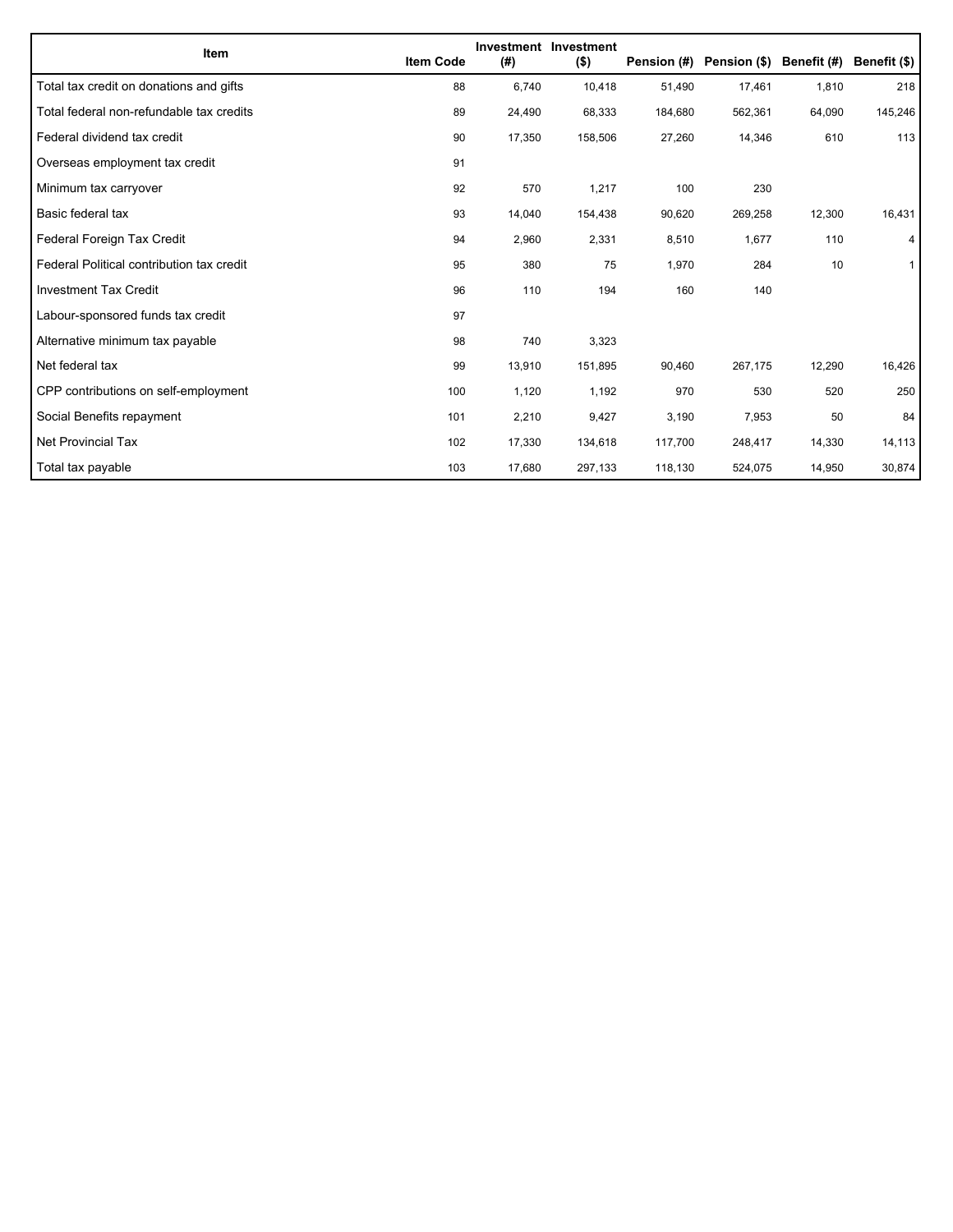| Item                                                                                        | Item Code Other (#) |        | Other (\$) |
|---------------------------------------------------------------------------------------------|---------------------|--------|------------|
| Number of taxable returns                                                                   | 1                   | 8,280  |            |
| Number of non-taxable returns                                                               | 2                   | 11,780 |            |
| Total number of returns                                                                     | 3                   | 20,050 |            |
| Employment income                                                                           | 4                   | 5,200  | 55,851     |
| Commissions (from employment)                                                               | 5                   | 80     | 472        |
| Other employment income                                                                     | 6                   | 850    | 2,472      |
| Old Age Security pension (OASP)                                                             | 7                   | 1,530  | 7,262      |
| CPP or QPP benefits                                                                         | 8                   | 4,730  | 28,456     |
| Other pensions or superannuation                                                            | 9                   | 1,890  | 29,718     |
| Elected split-pension amount                                                                | 10                  | 690    | 4,111      |
| Universal Child Care Benefit (UCCB)                                                         | 11                  | 450    | 699        |
| Employment Insurance and other benefits                                                     | 12                  | 1,210  | 8,683      |
| Taxable amount of dividends from taxable Canadian corporations                              | 13                  | 2,390  | 8,989      |
| Interest and other investment income                                                        | 14                  | 3,290  | 4,741      |
| Net partnership income (Limited or non-active partners only)                                | 15                  | 30     | 67         |
| Net rental income                                                                           | 16                  | 290    | 178        |
| Taxable capital gains                                                                       | 17                  | 1,360  | 7,201      |
| Registered retirement savings plan income (RRSP)                                            | 18                  | 5,050  | 111,980    |
| Other income                                                                                | 19                  | 9,620  | 231,659    |
| Net business income                                                                         | 20                  | 620    | 448        |
| Net professional income                                                                     | 21                  | 110    | 700        |
| Net commission income                                                                       | 22                  | 100    | 86         |
| Net farming income                                                                          | 23                  | 50     | $-168$     |
| Net fishing income                                                                          | 24                  | 40     | 82         |
| Workers' compensation benefits                                                              | 25                  | 180    | 1,359      |
| Social assistance payments                                                                  | 26                  | 260    | 893        |
| Net federal supplements                                                                     | 27                  | 360    | 874        |
| Total income assessed                                                                       | 28                  | 13,570 | 527,897    |
| Registered pension plan contributions (RPP)                                                 | 29                  | 1,080  | 2,066      |
| RRSP deduction                                                                              | 30                  | 1,540  | 22,280     |
| Deduction for elected split-pension amount                                                  | 31                  | 750    | 8,029      |
| Annual union, professional, or like dues                                                    | 32                  | 1,230  | 367        |
| Child care expenses                                                                         | 33                  | 190    | 461        |
| <b>Business investment loss</b>                                                             | 34                  | 10     | 831        |
| Moving expenses                                                                             | 35                  | 90     | 356        |
| Support payments made                                                                       | 36                  | 40     | 533        |
| Carrying charges and interest expenses                                                      | 37                  | 1,350  | 3,030      |
| Deductions for CPP/QPP contributions on self-employment and other earnings                  | 38                  | 280    | 110        |
| Deductions for provincial parental insurance plan (PPIP) premiums on self-employment income | 39                  |        |            |
| Exploration and development expenses                                                        | 40                  | 30     | 408        |
| Other employment expenses                                                                   | 41                  | 160    | 619        |
| Clergy residence deduction                                                                  | 42                  | 10     | 79         |
| Other deductions                                                                            | 43                  | 560    | 5,378      |
| Total deductions before adjustments                                                         | 44                  | 4,550  | 44,551     |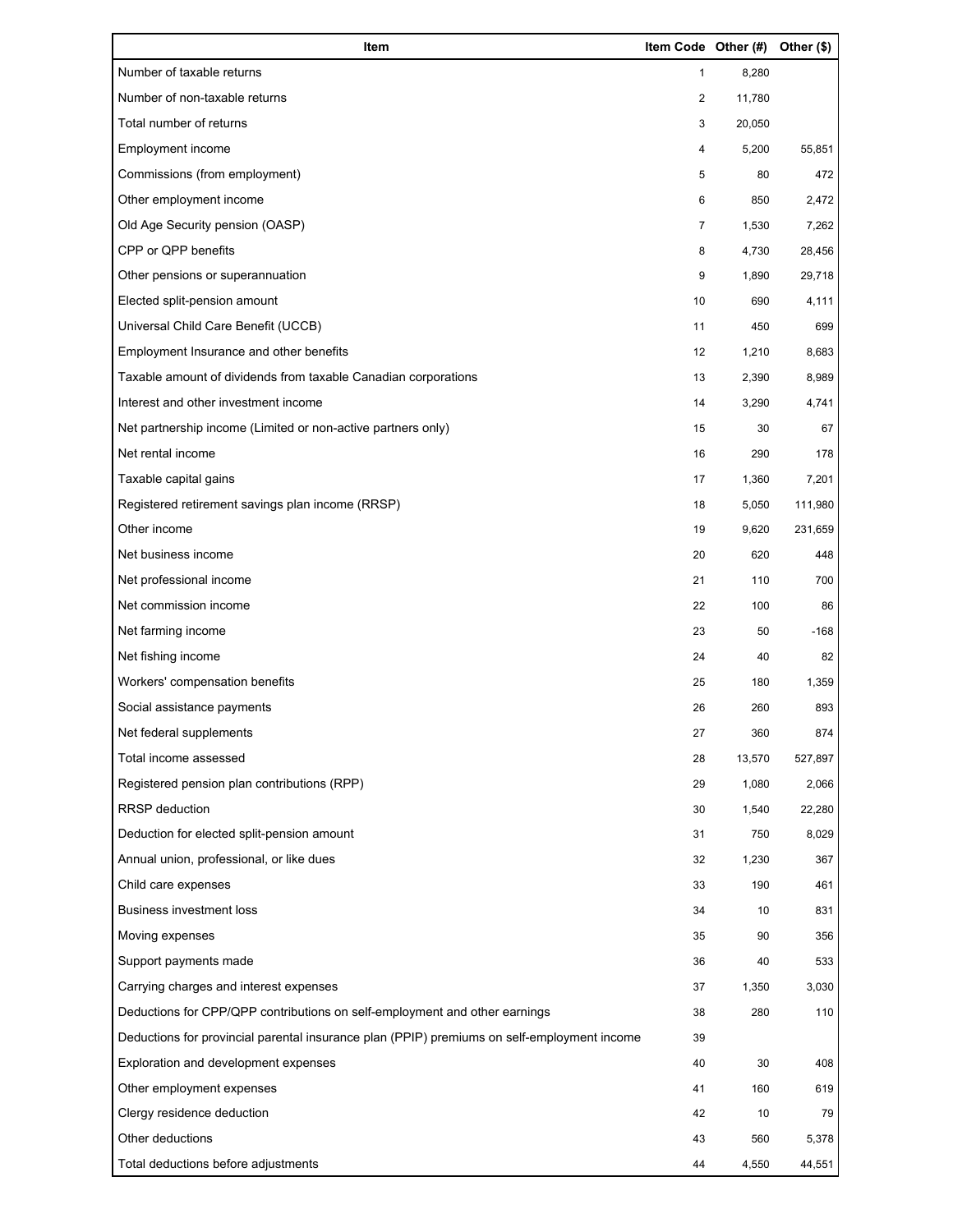| Item                                                              | Item Code Other (#) |        | Other (\$) |
|-------------------------------------------------------------------|---------------------|--------|------------|
| Social benefits repayment                                         | 45                  | 490    | 1,603      |
| Net income after adjustments                                      | 46                  | 13,520 | 482,246    |
| Canadian Forces personnel and police deduction                    | 47                  |        |            |
| Security options deductions                                       | 48                  |        |            |
| Other payments deductions                                         | 49                  | 790    | 3,120      |
| Non-capital losses of other years                                 | 50                  | 30     | 374        |
| Net capital losses of other years                                 | 51                  | 340    | 699        |
| Capital gains deduction                                           | 52                  | 10     | 202        |
| Northern residents deductions                                     | 53                  |        |            |
| Additional deductions                                             | 54                  | 80     | 795        |
| Farming/fishing losses of prior years                             | 55                  |        |            |
| Total deductions from net income                                  | 56                  | 1,220  | 5,577      |
| Taxable income assessed                                           | 57                  | 13,510 | 476,780    |
| Basic personal amount                                             | 58                  | 20,050 | 215,880    |
| Age amount                                                        | 59                  | 1,260  | 6,591      |
| Spouse or common-law partner amount                               | 60                  | 970    | 6,894      |
| Amount for eligible dependant                                     | 61                  | 590    | 5,976      |
| Amount for children 17 and under                                  | 62                  | 1,130  | 4,305      |
| Amount for infirm dependants age 18 or older                      | 63                  | 20     | 104        |
| CPP or QPP contributions through employment                       | 64                  | 3,050  | 1,876      |
| CPP or QPP contributions on self-employment and other earnings    | 65                  | 280    | 110        |
| Employment Insurance premiums                                     | 66                  | 3,550  | 887        |
| PPIP premiums paid                                                | 67                  |        |            |
| PPIP premiums payable on employment income                        | 68                  |        |            |
| PPIP premiums payable on self-employment income                   | 69                  |        |            |
| Volunteer firefighters' amount                                    | 70                  | 60     | 186        |
| Canada employment amount                                          | 71                  | 5,340  | 5,096      |
| Public transit amount                                             | 72                  | 330    | 107        |
| Children's fitness amount                                         | 73                  | 320    | 195        |
| Children's arts amount                                            | 74                  | 120    | 61         |
| Home buyers' amount                                               | 75                  | 30     | 113        |
| Pension income amount                                             | 76                  | 2,520  | 4,727      |
| Caregiver amount                                                  | 77                  | 110    | 560        |
| Disability amount                                                 | 78                  | 740    | 5,577      |
| Disability amount transferred from a dependant                    | 79                  | 150    | 1,408      |
| Interest paid on student loans                                    | 80                  | 100    | 59         |
| Tuition, education, and textbook amounts                          | 81                  | 740    | 4,701      |
| Tuition, education, and textbook amounts transferred from a child | 82                  | 260    | 1,298      |
| Amounts transferred from spouse or common-law partner             | 83                  | 540    | 2,530      |
| Medical expenses                                                  | 84                  | 2,990  | 9,004      |
| Total tax credits on personal amounts                             | 85                  | 20,050 | 41,738     |
| Allowable charitable donations and government gifts               | 86                  | 2,790  | 5,307      |
| Eligible cultural and ecological gifts                            | 87                  |        |            |
| Total tax credit on donations and gifts                           | 88                  | 2,760  | 1,478      |